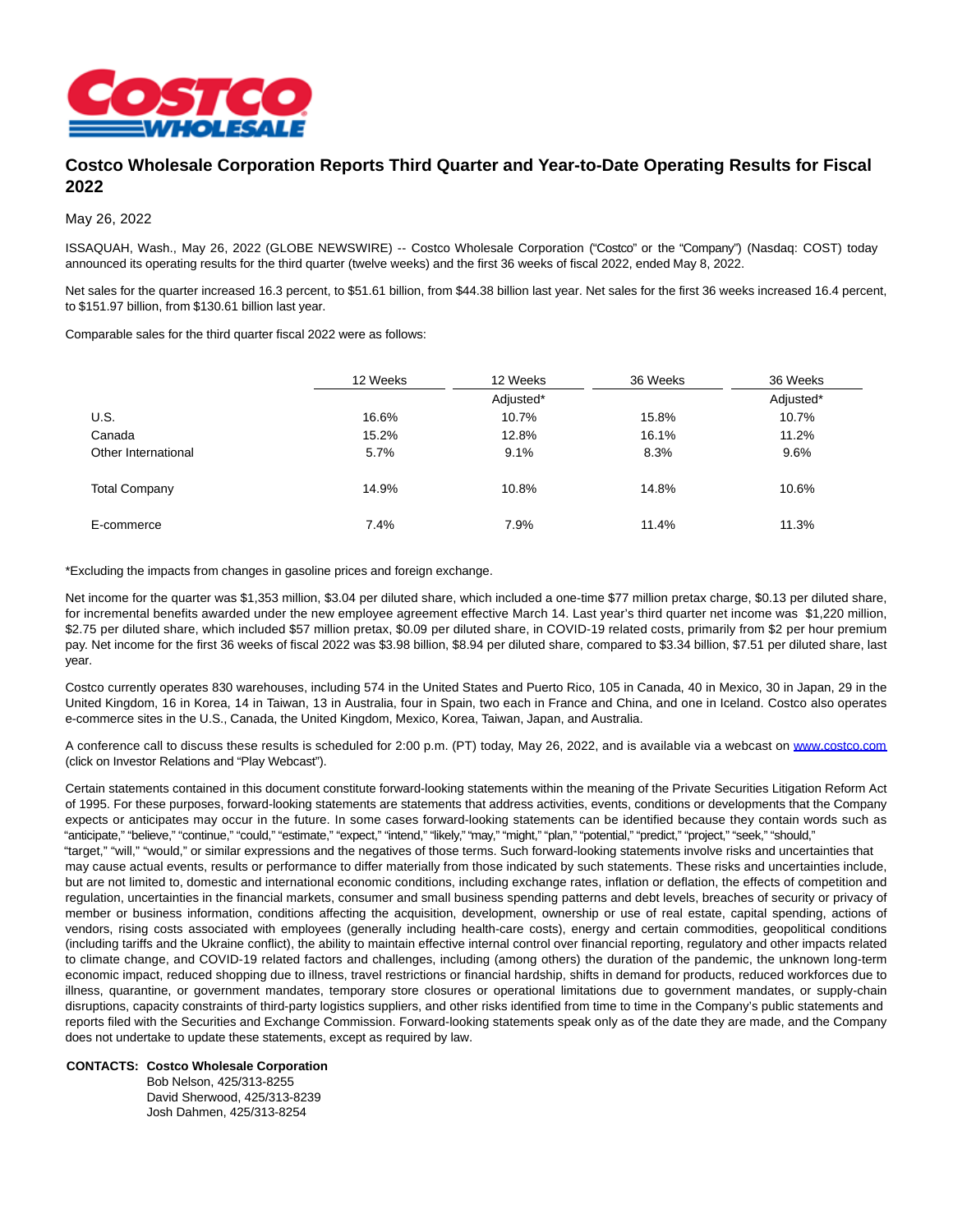## **COSTCO WHOLESALE CORPORATION CONSOLIDATED STATEMENTS OF INCOME (dollars in millions, except per share data) (unaudited)**

|                                                     | 12 Weeks Ended |             | 36 Weeks Ended |         |             |         |             |         |
|-----------------------------------------------------|----------------|-------------|----------------|---------|-------------|---------|-------------|---------|
|                                                     |                | May 8, 2022 | May 9, 2021    |         | May 8, 2022 |         | May 9, 2021 |         |
| <b>REVENUE</b>                                      |                |             |                |         |             |         |             |         |
| Net sales                                           | \$             | 51,612      | \$             | 44,376  | \$          | 151,966 | \$          | 130,611 |
| Membership fees                                     |                | 984         |                | 901     |             | 2,897   |             | 2,643   |
| <b>Total revenue</b>                                |                | 52,596      |                | 45,277  |             | 154,863 |             | 133,254 |
| <b>OPERATING EXPENSES</b>                           |                |             |                |         |             |         |             |         |
| Merchandise costs                                   |                | 46,355      |                | 39,415  |             | 135,824 |             | 115,951 |
| Selling, general and administrative                 |                | 4,450       |                | 4,199   |             | 13,743  |             | 12,870  |
| Operating income                                    |                | 1,791       |                | 1,663   |             | 5,296   |             | 4,433   |
| <b>OTHER INCOME (EXPENSE)</b>                       |                |             |                |         |             |         |             |         |
| Interest expense                                    |                | (35)        |                | (40)    |             | (110)   |             | (119)   |
| Interest income and other, net                      |                | 71          |                | 27      |             | 138     |             | 75      |
| <b>INCOME BEFORE INCOME TAXES</b>                   |                | 1,827       |                | 1,650   |             | 5,324   |             | 4,389   |
| Provision for income taxes                          |                | 455         |                | 417     |             | 1,287   |             | 1,004   |
| Net income including noncontrolling interests       |                | 1,372       |                | 1,233   |             | 4,037   |             | 3,385   |
| Net income attributable to noncontrolling interests |                | (19)        |                | (13)    |             | (61)    |             | (48)    |
| <b>NET INCOME ATTRIBUTABLE TO COSTCO</b>            |                | 1,353       | \$             | 1,220   | S           | 3,976   | S           | 3,337   |
| NET INCOME PER COMMON SHARE ATTRIBUTABLE TO COSTCO: |                |             |                |         |             |         |             |         |
| <b>Basic</b>                                        | S              | 3.05        | S              | 2.75    | \$          | 8.96    | \$          | 7.53    |
| <b>Diluted</b>                                      |                | 3.04        | S              | 2.75    | \$          | 8.94    | \$          | 7.51    |
| Shares used in calculation (000s):                  |                |             |                |         |             |         |             |         |
| <b>Basic</b>                                        |                | 443.700     |                | 443,043 |             | 443.567 |             | 443,043 |
| <b>Diluted</b>                                      |                | 444.886     |                | 444,127 |             | 444.802 |             | 444.336 |

## **COSTCO WHOLESALE CORPORATION CONSOLIDATED BALANCE SHEETS (amounts in millions, except par value and share data) (unaudited)**

# **Subject to Reclassification**

|                                     | May 8, 2022 |        | <b>August 29, 2021</b> |        |
|-------------------------------------|-------------|--------|------------------------|--------|
| <b>ASSETS</b>                       |             |        |                        |        |
| <b>CURRENT ASSETS</b>               |             |        |                        |        |
| Cash and cash equivalents           | \$          | 11,193 | \$                     | 11,258 |
| Short-term investments              |             | 638    |                        | 917    |
| Receivables, net                    |             | 1,991  |                        | 1,803  |
| Merchandise inventories             |             | 17,623 |                        | 14,215 |
| Other current assets                |             | 1,563  |                        | 1,312  |
| Total current assets                |             | 33,008 |                        | 29,505 |
| <b>OTHER ASSETS</b>                 |             |        |                        |        |
| Property and equipment, net         |             | 24,143 |                        | 23,492 |
| Operating lease right-of-use assets |             | 2,731  |                        | 2,890  |
| Other long-term assets              |             | 3,970  |                        | 3,381  |
| <b>TOTAL ASSETS</b>                 | S           | 63,852 | \$                     | 59,268 |
| <b>LIABILITIES AND EQUITY</b>       |             |        |                        |        |
| <b>CURRENT LIABILITIES</b>          |             |        |                        |        |
| Accounts payable                    | \$          | 17,651 | \$                     | 16,278 |
| Accrued salaries and benefits       |             | 4,090  |                        | 4,090  |
| Accrued member rewards              |             | 1,828  |                        | 1,671  |